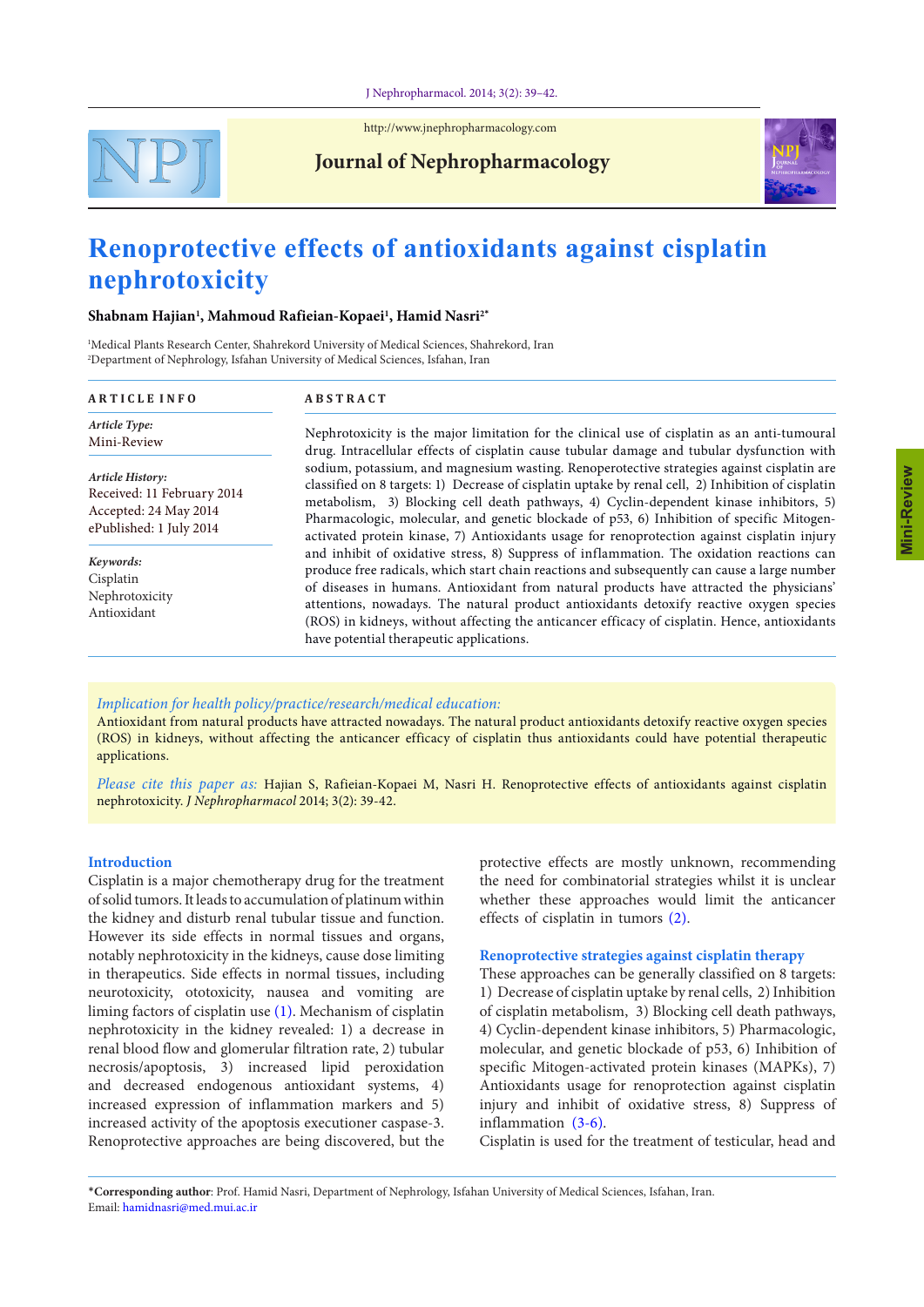#### Hajian S *et al.*

neck, ovarian, cervical, nonsmall cell lung carcinoma, and many other types of cancer. The molecular mechanism of anticancer of cisplatin is bound to DNA, leading to the formation of inter- and intra-strand cross-links which activate several signal transduction pathways, involving p53, p73, and MAPK, and reach the highest activation of apoptosis. DNA damage-mediated apoptotic signals, can be attenuated, and the resistance that occurs is a major limitation of cisplatin-based therapeutics ([7](#page-2-4)[-10\)](#page-2-5).

#### **Cisplatin nephrotoxicity**

Nephrotoxicity of cisplatin is often seen after 10 days and complications include lower glomerular filtration rate, higher serum creatinine, and reduced serum magnesium or potassium levels. Cisplatin-induced kidney injury is associated with increased kidney vascular resistance and histological damage to proximal tubular cells resulting in decreased blood flow and ischemic injury of the kidneys, contributing to a decline in glomerular filtration rate. The cytotoxicity of cisplatin has multiple intracellular effects, including regulating genes, causing direct cytotoxicity with reactive oxygen species (ROS), activating MAPKs, apoptosis, stimulating inflammation and fibrogenesis. These events cause tubular damage and tubular dysfunction with sodium, potassium, and magnesium wasting. It is due to a combination of cell membrane peroxidation, mitochondrial dysfunction, inhibition of protein synthesis, and DNA injury. These events conclude the loss of renal function during cisplatin nephrotoxicity, and acute renal failure ([11](#page-2-6),[12](#page-2-7)).

# **The cellular pathway of cisplatin injury of kidney cells**

Cisplatin increases ROS production via the disrupted respiratory chain and induce mitochondrial dysfunction. Cisplatin induces ROS formation in the microsomes via the cytochrome P450 system. This drug causes break down of nuclear and mitochondrial DNA and production of ROS leads to activation of both mitochondrial and nonmitochondrial pathways of apoptosis and necrosis. ROS in renal epithelial cells reduce the activity of antioxidant enzymes and deplete intracellular concentrations of glutathione (GSH). Nephrotoxicity of cisplatin is amassing of it in the tubular epithelial cells of proximal kidney tubule and is characterized by morphological destruction of intracellular organelles and cellular necrosis [\(13,](#page-2-8)[14\)](#page-2-9). Oxidative stress plays an important role in development of kidney disease including glomerular injury or promoting hypertension and atherosclerosis or kidney ischemia. In addition, it consequences decrease of natural cell antioxidant capacity or increase in quantity of ROS in kidney. Numerous studies have reported toxic effects of cisplatin induced nephrotoxicity. A growing amount of results provide evidence that toxic drugs are capable of interacting with nuclear proteins and deoxyribonucleic acid (DNA) causing oxidative deterioration of biological macromolecules [\(15](#page-2-10)[,16\)](#page-2-11).

Recent studies have focused on the role of antioxidants in cisplatin toxicity. Also the oxidative stress induced

cisplatin in the kidney was partially inhibited by antioxidant therapy using antioxidants such as vitamin C or E, flavonoids, superoxide dismutase, glutathione and selenium, as well as plants antioxidants ([17\)](#page-2-12).

The antioxidants are bioactive molecules which are capable of decreasing or preventing the oxidation of substrate molecules. The oxidation reactions can produce free radicals, which start chain reactions and subsequently can cause a large number of diseases in humans [\(18\)](#page-2-13). Antioxidant from natural products have attracted a lot of attentions, nowadays. The natural product antioxidants may detoxify ROS in kidneys, without affecting the anticancer efficacy of cisplatin. Hence, antioxidants have potential therapeutic applications.

Antioxidant compounds remove free radical intermediates, and inhibit other oxidation reactions by being oxidized themselves ([18](#page-2-13)-[22](#page-3-0)). Antioxidants trap free radicals, terminating the chain reaction by chelating metal ion and preventing the reaction with ROS or by chelating metal and protecting against metal toxicity ([23](#page-3-1)). Chelating metal are capable of binding to toxic metal ions to form complex structures which are easily excreted from the body removing them from intracellular or extracellular spaces. The concept of cisplatin therapeutic is based on simple coordination of herbal plants, evolution of an ideal chelator and chelation therapy that completely removes specific toxic metal from desired site in the body which involves an integrated drug design approach [\(24-](#page-3-2)[26\)](#page-3-3).

Some herbal medicines have also been shown to protect kidney injury. Natural products from medical plants have capacity to ameliorate oxidative stress. Phytochemicals play an important role as natural antioxidants and immunomodulators [\(27](#page-3-4)[-31](#page-3-5)).

# **Natural antioxidants**

Antioxidant compounds including tocopherols, flavonoids, carotenoids, and phenolic compounds can inhibit Fe3+ induced oxidation and scavenge free radicals. Also they act as reductants spices and are used in medicine. It is notable that phenolic compounds have strong H-donating activity. Antioxidants protect biomolecules from free radical damage induced by both ROS and reactive nitrogen species (RNS) ([32](#page-3-6)[,33](#page-3-7)).

The plant phenolic antioxidants are divided into four general groups: phenolic diterpenes (carnosol and carnosic acid), phenolic acids (gallic, protocatechuic, caffeic, and rosmarinic acids), flavonoids (quercetin and catechin), and volatile oils (menthol). Generally phenolic acids act as antioxidants by trapping free radicals and flavonoids can scavenge free radicals and chelate metals as well and biological aspects of antioxidants are particularly related to their chelating properties.

Also flavonoids with multiple hydroxyl groups are more effective antioxidants than the other ones with only one [\(34](#page-3-8)[-36\)](#page-3-9).

In agreement with prior investigations, we found that cisplatin induced tubular injury, increased inflammatory cell infiltration, oxidative/nitrative stress and impaired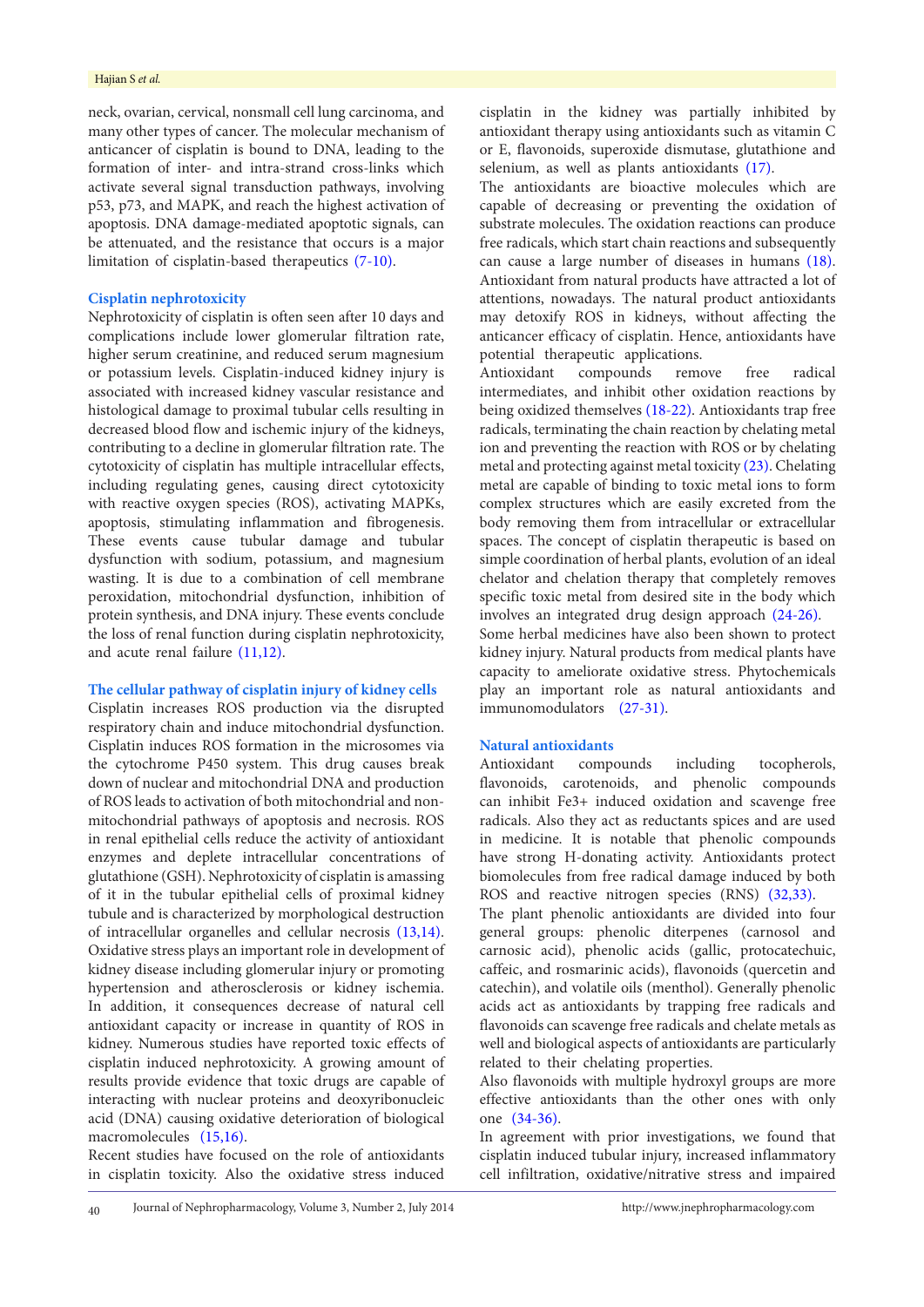renal function. Cisplatin-induced tubular damage and nephropathy revealed by mitochondria injury and oxidant stress [\(37\)](#page-3-10).

We recently conducted another investigation on rat model of cisplatin nephrotoxicity and observed that in addition to antioxidants, losartan may prevent cisplatin nephrotoxicity in males. We also recently observed that, vitamin E and vitamin C are chemoprotective agents against cisplatin nephrotoxicity. Also Selenium is a component of the antioxidant for enzymes glutathione peroxidase and thioredoxin reductase [\(38](#page-3-11)[,39\)](#page-3-12). Notably, magnesium supplementation during chemotherapy with cisplatin/paclitaxel is a nephroprotective management with no reduction of antitumor efficacy ([40](#page-3-13)). We noticed that, erythropoietin is capable of protecting renal injury, and may lead to different responses against cisplatinkidney injury in rat model. We found that, treatment by recombinant human erythropoietin (Eprex) abolished changes in blood urea nitrogen and creatinine levels in rat model [\(41](#page-3-14)[,42\)](#page-3-15). Also oxytocin ameliorates cisplatininduced nephrotoxicity ([43](#page-3-16)).

Investigations have revealed that crude caffeine did possess hydrophilic antioxidant activity and lipophilic antioxidant activity, and its administration has led to the inhibition of cyclooxygenase-2 enzyme. Also, caffeine is able to recover toxicity of cisplatin ([44](#page-3-17)[,45](#page-3-18)).

We also observed that cisplatin lonely increased kidney damage significantly, but the injury induced by combination of cisplatin and nitric oxide synthase can inhibit the damage of the kidney ([46](#page-3-19)).

Antioxidants are different substances such as vitamin C, vitamin E, carotenoids, minerals such as selenium and manganese, as well as glutathione, coenzyme Q10, lipoic acid, phytoestrogens, flavonoids, phenols, and polyphenols which largely prevent the functional and structural lesions in tubular of kidney. These agents can prevent cisplatin induce mitochondrial production of oxidants which are the key to its ability to injure mitochondria [\(37](#page-3-10)-[47](#page-3-20)).

In case of cisplatin toxicity, due to excess production of highly reactive free radicals, an imbalance occurs in the oxidant-antioxidant status leading to depletion in the activities of antioxidants as well as an elevation in lipid peroxidation. ROS like hydrogen peroxide, superoxide and hydroxyl radicals generated under normal metabolic conditions are generally detoxified by the activities of antioxidants like reduced glutathione, superoxide dismutase (SOD) and catalase (CAT). The activities of key enzymatic antioxidants like SOD, CAT, glutathione peroxidase (GPx) and glutathione S-transferase (GST) were found decreased in cisplatin induced nephrotoxic ([48\)](#page-3-21).

# **Authors' contributions**

All authors contributed to the paper equally.

# **Conflict of interests**

The authors declared no competing interests.

# **Ethical considerations**

Ethical issues (including plagiarism, misconduct,

data fabrication, falsification, double publication or submission, redundancy) have been completely observed by the authors.

#### **Funding/Support**

None.

#### **References**

- <span id="page-2-0"></span>1. Nematbakhsh M, Ashrafi F, Nasri H, Talebi A, Pezeshki Z, et al. A model for prediction of cisplatin induced nephrotoxicity by kidney weight in experimental rats. J Res Med Sci 2013; 18(5): 370-3.
- <span id="page-2-1"></span>2. Pabla N, Dong Z. Cisplatin nephrotoxicity: mechanisms and renoprotective strategies. Kidney Int 2008; 73(9): 994- 1007.
- <span id="page-2-2"></span>3. Ciarimboli G, Ludwig T, Lang D, Pavenstädt H, Koepsell H, Piechota HJ, et al. Cisplatin nephrotoxicity is criticallymediated via the human organic cation transporter 2. Am J Pathol 2005;167: 1477-84.
- 4. Wang D, Lippard SJ. Cellular processing of platinum anticancer drugs. Nat Rev Drug Discov 2005; 4: 307-20.
- 5. Arany I, Safirstein RL. Cisplatin nephrotoxicity. Semin Nephrol 2003; 23: 460-4.
- <span id="page-2-3"></span>6. Siddik ZH. Cisplatin: mode of cytotoxic action and molecular basis ofresistance. Oncogene 2003; 22: 7265-79.
- <span id="page-2-4"></span>7. Aebi S, Kurdi-Haidar B, Gordon R, Cenni B, Zheng H, Fink D, et al. Loss of DNA mismatch repair in acquired resistance to cisplatin. Cancer Res 1996; 56: 3087-90.
- 8. Kartalou M, Essigmann JM. Mechanisms of resistance to cisplatin. Mutat Res 2001; 478: 23-43.
- 9. Wernyj RP, Morin PJ. Molecular mechanisms of platinum resistance: stillsearching for the Achilles' heel. Drug Resist Updat 2004; 7: 227-32.
- <span id="page-2-5"></span>10. Pasetto LM, D'Andrea MR, Brandes AA, Rossi E, Monfardini S. The development ofplatinum compounds and their possible combination. Crit Rev Oncol Hematol 2006; 60: 59-75.
- <span id="page-2-6"></span>11. Kuo MT, Chen HH, Song IS, Savaraj N, Ishikawa T. The roles of copper transporters incisplatin resistance. Cancer Metastasis Rev 2007; 26: 71-83.
- <span id="page-2-7"></span>12. Siddik ZH. Biochemical and molecular mechanisms of cisplatin resistance. Cancer Treat Res 2002; 112: 263-84.
- <span id="page-2-8"></span>13. Amirshahrokhi K, Khalili AR. Thalidomide Ameliorates Cisplatin-Induced Nephrotoxicity by Inhibiting Renal Inflammation in an Experimental Model. Inflammation  $2014:1$
- <span id="page-2-9"></span>14. Noori S, Mahboob T. Antioxidant effect of carnosine pretreatment on cisplatin-induced renal oxidative stress in rats. Indian Journal of Clinical Biochemistry 2010; 25 (1): 86-91.
- <span id="page-2-10"></span>15. Yao X, Panichpisal K, Kurtzman N, Nugent K. Cisplatin nephrotoxicity. Am J Med Sci 2007; 334(2): 115-24.
- <span id="page-2-11"></span>16. Bagheri N, Taghikhani A, Rahimian G, Salimzadeh L, Azadegan Dehkordi F, Zandi F, et al. Association between virulence factors of helicobacter pylori and gastric mucosal interleukin-18 mRNA expression in dyspeptic patients. Microb Pathog 2013; 65: 7-13.
- <span id="page-2-12"></span>17. Nasri H. Cisplatin and renal injury; current concepts. J Renal Inj Prev 2013; 2(3): 89-90.
- <span id="page-2-13"></span>18. Bagheri N, Rahimian G, Salimzadeh L, Azadegan F, Rafieian-Kopaei M, Taghikhani A, et al. Association of the Virulence factors of Helicobacter pylori and